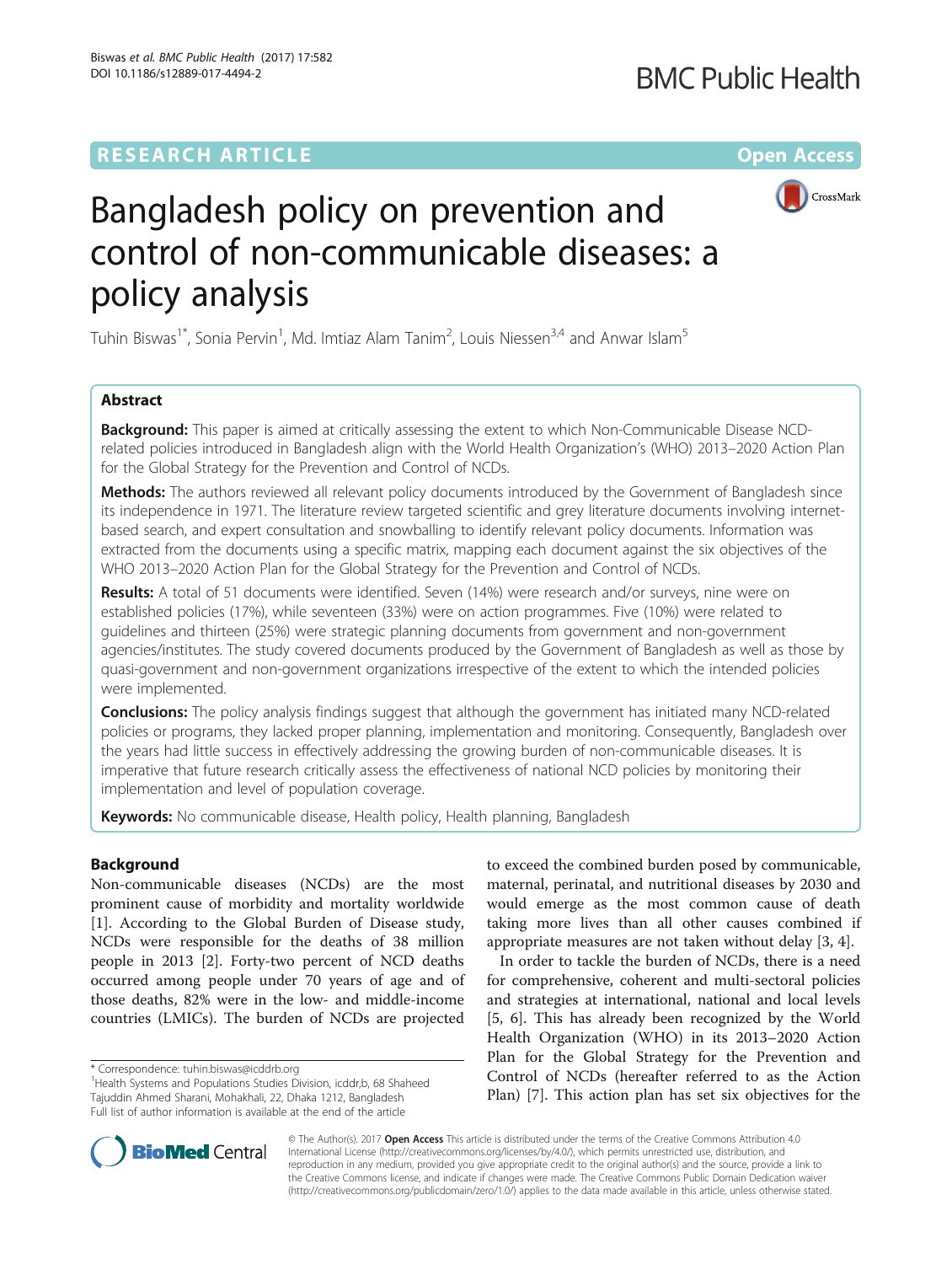prevention and control of NCDs. While this has increased awareness regarding the growing burden posed by NCDs and the need for effective policy response, it remains unclear how far it has led to the development and implementation of appropriate policies, particularly in developing countries [[8\]](#page-8-0).

The developed countries, in most cases, have already undertaken broad policy and programmatic analysis to address the challenges posed by the NCDs. However, effective application of such policy analysis seems to remain limited [[8](#page-8-0), [9](#page-8-0)]. It may be noted that while more than 70 % (72%) of research on the burden of NCDs are conducted in high income countries, Low and Middle-income countries (LMICs) are home to only 57% of such research is conducted in low and middle income countries [\[10](#page-8-0)]. Nevertheless, seldom such research translates into concrete policy actions in LMCs. Moreover, there is an acknowledged lack of theoretical and conceptual framework that could be used to design appropriate healthy public policy in LMICs [\[11](#page-8-0)].

Like many other developing countries, in Bangladesh also non-communicable diseases (NCDs) are emerging as major cause of morbidity and mortality, accounting for 61% of deaths [\[12\]](#page-8-0). The most common NCDs include cardiovascular diseases, diabetes mellitus, cancer, and chronic respiratory diseases. As the prevalence of these diseases increase, they will impose an even greater burden in the near future [[13\]](#page-8-0). In response to these emerging trends, the Government of Bangladesh has designed and introduced some innovative initiatives. A substantial number of policy documents have been published to address the critical issues related to the prevention and control of NCDs; however, little effort has been made to conduct a comprehensive analysis of the past and current policy instruments with a view to learn from the experience. The study uses the WHO Action Plan framework and six objectives for the prevention and control of NCDs. Since Global Action Plans provide a guide to developing national policy framework and also guide health care systems on how to manage NCDS and in comparing it by region. This analysis of national NCD policies in lowincome Bangladesh allows for an assessment of the extent to which the objectives of the WHO Action Plan have been met at a policy level. It could also be useful in better understanding the operational dynamics of the Ministry of Health's planning cycle.

Although the study is aimed at comprehensively review and analyze the NCD policies and plans of Bangladesh following the framework of the WHO Action Plan, due to the paucity of available data, it could not cover all the NCDs.

## Methods

## Design

A pre-structured case methodology was adopted, using an existing conceptual NCD framework to define the structure for data collection and analysis [\[14](#page-8-0)]. The framework used is the six points of the WHO Action Plan listed below:

- 1. "To raise the priority accorded to the prevention and control of non-communicable diseases in global, regional and national agendas and that of internationally agreed development goals, through strengthened international cooperation and advocacy".
- 2. "To strengthen national capacity, leadership, governance, multi-sectoral action and partnerships to accelerate country response for the prevention and control of non- communicable diseases".
- 3. "To reduce modifiable risk factors for noncommunicable diseases and underlying social determinants through creation of health-promoting environment".
- 4. "To strengthen and orient health systems to address the prevention and control of non-communicable diseases and the underlying social determinants through people-centered primary health care and universal health coverage".
- 5. "To promote and support national capacity for highquality research and development for the prevention and control of non-communicable diseases".
- 6. "To monitor the trends and determinants of noncommunicable diseases and evaluate progress in their prevention and control".

The paper covered policy initiatives introduced by the government of Bangladesh through 2016.

## Data source and search strategy

Health policy is defined as the decisions, plans, and actions undertaken to achieve specific health care goals within a society [\[15\]](#page-8-0). Documents published between 1971 and 2016 were identified through searches of websites of the Government of Bangladesh, organizations/institutions operating in the country, donor agencies, government and non-government organizations and health-related professional associations. Different search engines such as PubMed and Google Scholar were also used to identify relevant documents. The key terms used in the website searches were 'cardiovascular diseases', 'hypertension', 'diabetes', 'cancer', 'chronic respiratory disease', 'asthma', 'overweight,' 'obesity,' 'nutrition,' and 'physical activity' combined with 'policy,' 'action plan,' 'strategy,' and 'guideline.'

#### Data extraction

For the first stage of the study, a detailed and extensive review of existing policies and laws was performed to identify relevant laws and policies that potentially have direct or indirect impact on addressing NCD risk factors. At this stage, a data display matrix was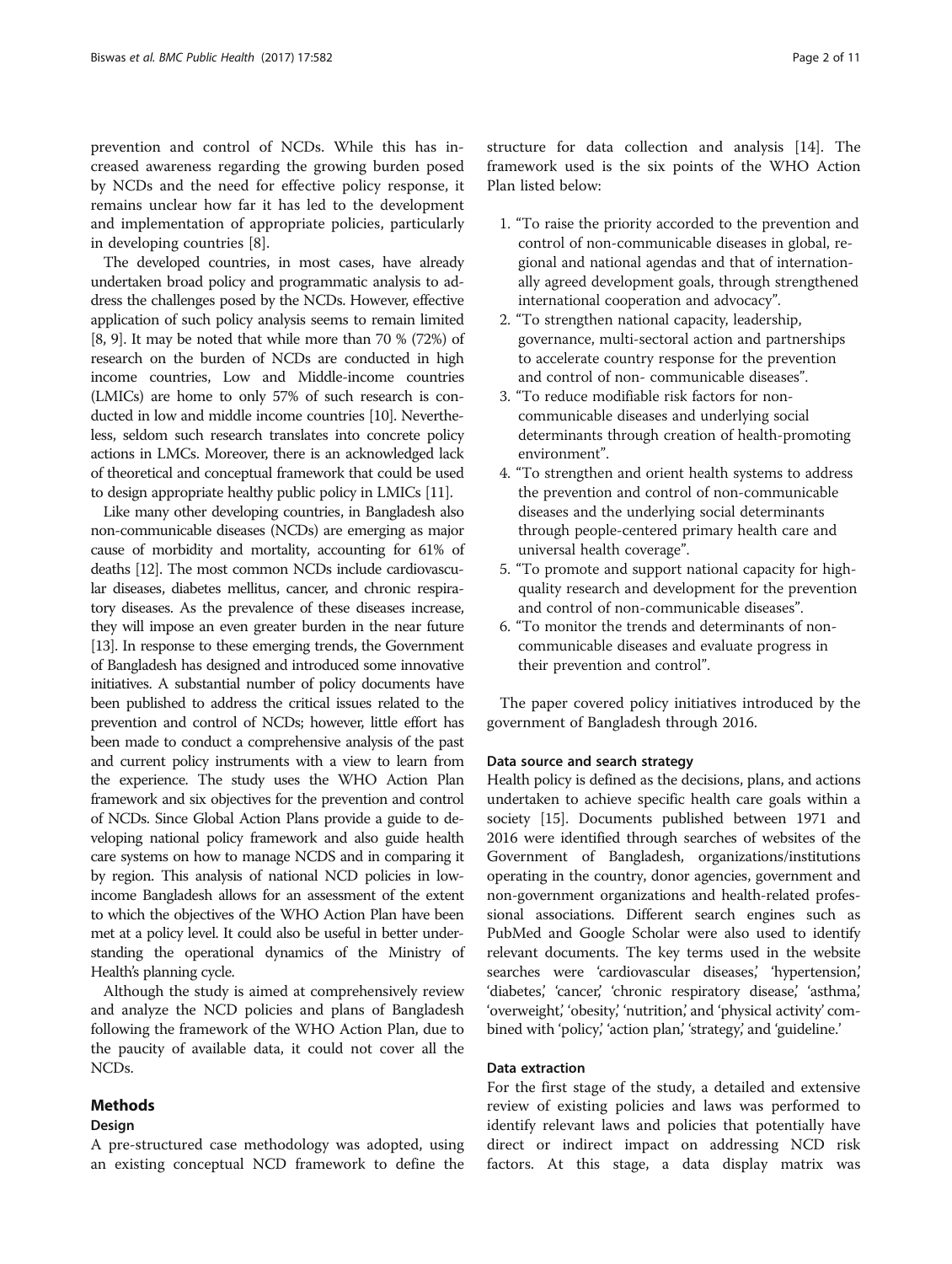developed using the selected policy- and law-related documents. Two separate matrices were developed—one for policies and one for different acts introduced by the government of Bangladesh. For policies, the columns comprised six key data points:

- The source of the information;
- The year in which the policy was introduced;
- The title or name of the policy;
- Important points with potential direct or indirect implication in addressing the ND risk factors;
- Limitations in addressing NCDs; and
- Remarks

The source of information included information regarding the title of the documents and web links that can be used to access them at any time. The second column consisted of the years in which the policies and acts were passed in the parliament and were implemented in Bangladesh. The third row simply contains the title/name of the policy or act. The fourth column includes important points regarding the acts and policies with potentially positive impact on reducing the risks of NCDs. The column of limitation includes information on how these acts and policies could have been made more specific to address NCD risk factors and how they lack the focus on addressing NCD related issues. The remarks column is designed to provide any essential background information, if needed, and summarize policies and acts focusing on NCDs. Information from all the policies and acts were collected to fill all the columns of the data display matrices.

## Data analysis

For data analysis, the data display matrices used is described above. After literature and document review, the relevant documents were separated and key information from each relevant document was identified using the matrix. The authors themselves conducted the document review and analysis, as many of the documents were in Bengali as the authors were fluent in both Bengali and English. Once the key points regarding the NCDs from the policies and acts were identified, the authors went for further analysis by synthesizing the key findings to identify the limitations and weaknesses of the analyzed acts and policies related to NCD risk factors. The final data display tables were checked and rechecked by all the authors and cross checked with existing literatures and other documents to confirm the accuracy of the analysis which resulted in further additions and adjustments of the data display matrixes to ensure that all the information provided were accurate and reliable. The first author very closely supervised and monitored all the steps of the analysis to ensure quality.

## Results

Of the 51 documents analyzed, seven (13.7%) were research/survey, nine were on policies (17.7%), while seventeen (33.3%) were on acts. On the other hand, five (9.8%) and thirteen (25.5%) were related to guidelines and/or strategic plans/documents respectively from government institutes and non-government institutes (Table [1](#page-3-0)). Table [2](#page-4-0) presents the summary of policy documents against objectives of the action plan. In addition it may be noted that Bangladesh all guideline are usually developed by non-government organization organizations and adopted by the government.

## Objective 1:

This objective was addressed by eight documents (Table [3\)](#page-5-0). Seven were strategic plans/others and one is a national policy. The National Strategic Plan for Surveillance and Prevention of Non-Communicable Diseases in Bangladesh 2007–2010 was the first strategic plan issued by the Directorate General of Health Services, Ministry of Health and Family Welfare, Bangladesh in 2007 [\[16\]](#page-8-0). As such, this strategy highlighted several action plans such as for hospital based surveillance, inpatient NCD surveillance in specialized institutes, and monthly reporting of morbidity and mortality attributable to NCDs, as well as inpatient surveillance in medical college, district, and upazila hospitals, review meetings, publication of newsletters, reports, capacity building of the human resources and strengthening of information technology (IT) for the improvement of recording and reporting.

In addition, one of the key driving forces is the new Health, Nutrition and Population Sector Intervention Program (HNPSIP, 2016–2021) that highlighted tackling the rising burden of NCDs through cross-sectoral work to promote healthy lifestyles and healthy environments. Under the HNPSIP, four key action plans mentioned below were implemented:

- Development and implementation of effective, integrated, sustainable, and evidence-based public policies for non-communicable diseases.
- Strengthening the capacity and competencies of the health system for integrated early detection and management of non-communicable diseases and their risk factors.
- Development and further strengthening the capacity for surveillance of non-communicable diseases.
- Provision of services for conventional and nonconventional NCDs, particularly, mental health, gender based violence, suicide, injuries, and poisoning.

## Objective-2:

This objective was addressed by twenty-six documents (Table [4\)](#page-5-0). There was some evidence of building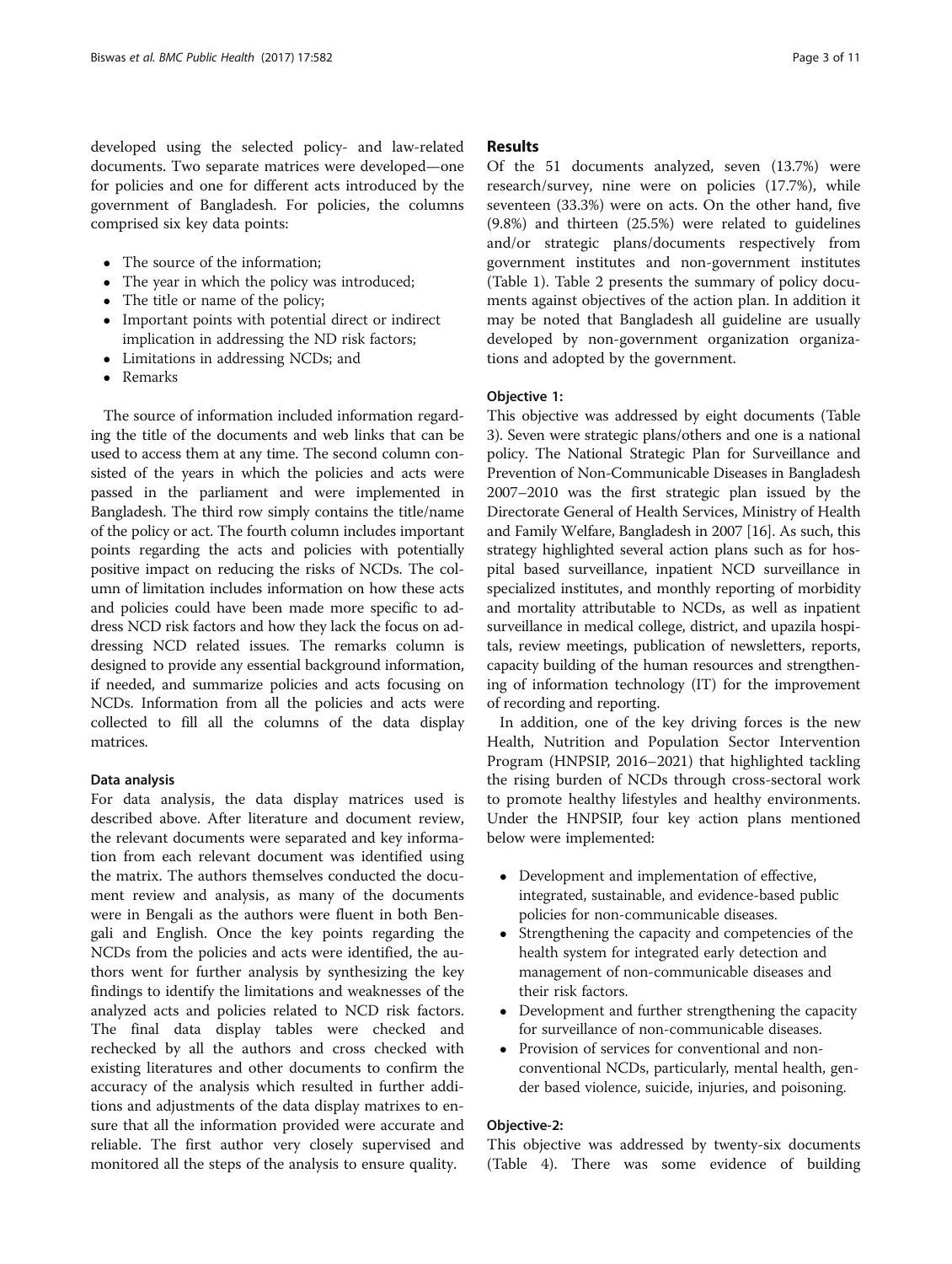## <span id="page-3-0"></span>Table 1 List of all policy documents identified and analyzed

| List of all policy documents        |                                                                                                   | Published Year |
|-------------------------------------|---------------------------------------------------------------------------------------------------|----------------|
| Research and surveys                | NCD risk factor survey [24]                                                                       | 2011           |
|                                     | Bangladesh demographic and health survey [25]                                                     | 2011           |
|                                     | Global adult tobacco survey (GATS) [26]                                                           | 2009           |
|                                     | Mental health survey [27]                                                                         | 2007           |
|                                     | Global school health survey [28]                                                                  | 2014           |
|                                     | Bangladesh national health facility survey [29]                                                   | 2014           |
|                                     | National cancer registry survey [17]                                                              | 2007           |
| Policy and Planning Recommendations | National health policy [30]                                                                       | 2011           |
|                                     | National women development policy [31]                                                            | 2011           |
|                                     | National children policy [32]                                                                     | 2011           |
|                                     | National education policy [33]                                                                    | 2010           |
|                                     | National agriculture policy [34]                                                                  | 2013           |
|                                     | National sports policy [35]                                                                       | 1998           |
|                                     | National integrated multimodal transport policy [36]                                              | 2013           |
|                                     | Strategic transport plan [37]                                                                     | 2004           |
|                                     | National food policy [38]                                                                         | 2006           |
| Legislation Acts                    | Safe food act [39]                                                                                | 2013           |
|                                     | Smoking and tobacco products usage (control) (amendment) Act [18]                                 | 2013           |
|                                     | Railway act [40]                                                                                  | 1980           |
|                                     | Consumers' right protection act [41]                                                              | 2009           |
|                                     | Narcotics control act [42]                                                                        | 1990           |
|                                     | Iodine deficiency disease prevention act [43]                                                     | 1989           |
|                                     | Environment conservation act [44]                                                                 | 1995           |
|                                     | Noise pollution (control) Rules [45]                                                              | 2006           |
|                                     | Playground, open space, park and natural water reservoir conservation act [46]                    | 2000           |
|                                     | Local government (city corporation) Act [47]                                                      | 2009           |
|                                     | Local government (municipality) Act [48]                                                          | 2009           |
|                                     | District council act [49]                                                                         | 2000           |
|                                     | Local government (union parishad) act [50]                                                        | 2009           |
|                                     | Detailed area planning (DAP) [16]                                                                 | 2010           |
|                                     | Motor vehicle ordinance [51]                                                                      | 1983           |
|                                     | Atomic energy control act [52]                                                                    | 2012           |
|                                     | Mental health act [53]                                                                            | 2014           |
| Guidelines                          | Protocol management of hypertension [54]                                                          | 2012           |
|                                     | Clinical guideline for COPD and asthma [55]                                                       | 2010           |
|                                     | Clinical guideline for diabetes [56]                                                              | 2012           |
|                                     | A field quide for detection management surveillance of arsenicosis [57]                           | 2005           |
|                                     | Acute chest pain management protocol [58]                                                         | 2012           |
| Strategic Plans                     | Health, nutrition and population strategic investment plan (HNPSIP) [59]                          | 2016-2021      |
|                                     | Strategic plan for surveillance and prevention of non-communicable diseases<br>in Bangladesh [60] | 2007-2010      |
|                                     | NCD corner initiative [12]                                                                        | 2013           |
|                                     | Health service delivery program (NHSDP) [61]                                                      | 2012           |
|                                     | Population policy [62]                                                                            | 2012           |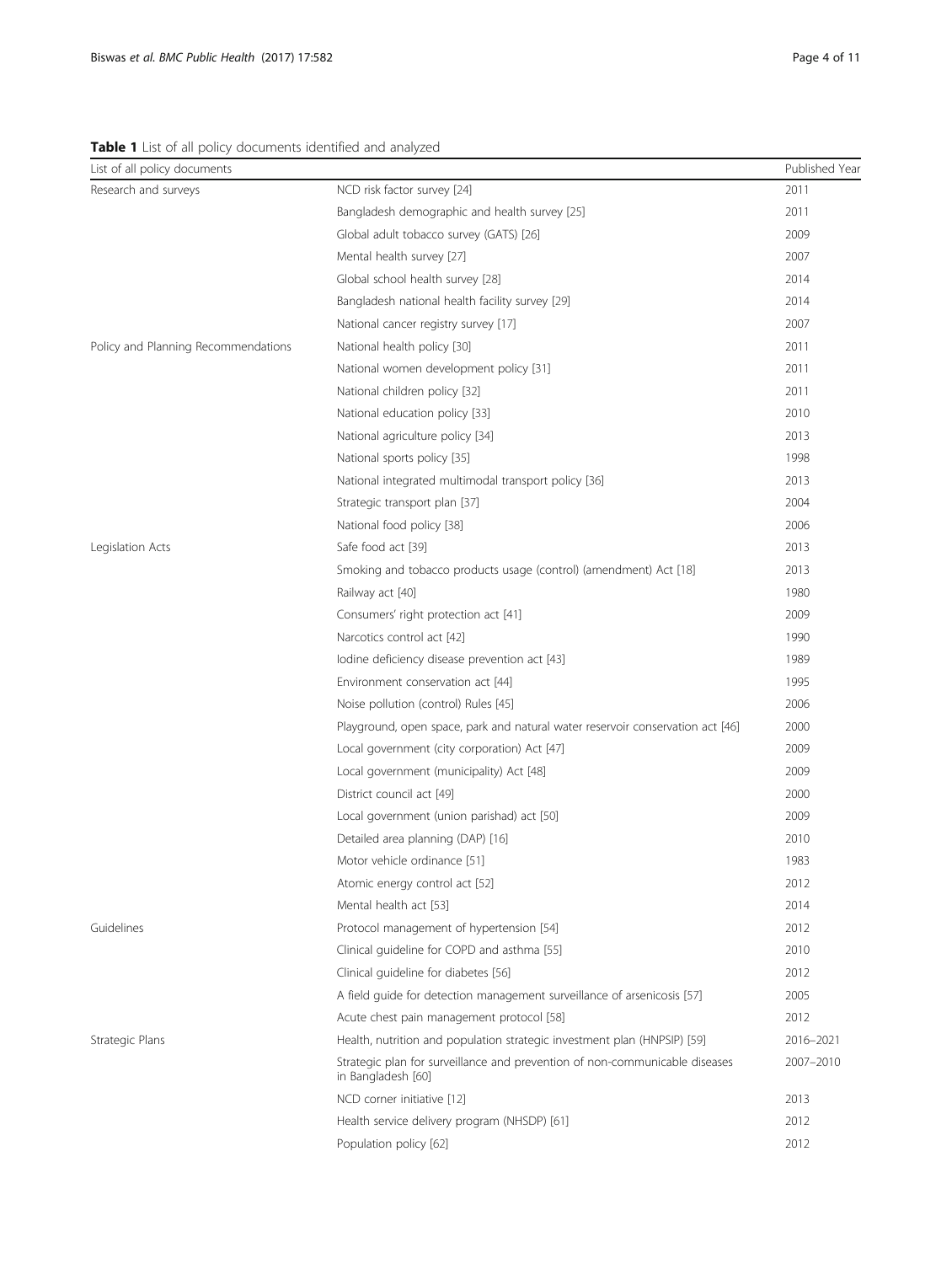| Health, Population and Nutrition Development Program (HPNSDP) [63] | 2011      |
|--------------------------------------------------------------------|-----------|
| Health Policy [64]                                                 | 2012      |
| Revitalization of community clinic [65]                            | 2009      |
| National drug policy [66]                                          | 2005      |
| Health, Population and Nutrition Sector Program [67]               | 2003      |
| National cancer control strategy and plan of action [68]           | 2009-15   |
| Hospital cancer registry report [69]                               | 2008-2010 |
| Hospital cancer registry report [69]                               | 2011-2013 |

<span id="page-4-0"></span>Table 1 List of all policy documents identified and analyzed (Continued)

collaborative efforts for NCD prevention and control through partnership nurtured by UN agencies, other international organizations and NGOs. For strengthening health care system in Bangladesh, government undertook some initiatives. As an innovative initiative, government established the NCD corner in selected Upazila Health Complexes (UHCs) for providing NCD services. In Bangladesh not only the government but also some international and national research centres such as the international centre for diarrhoeal disease research, Bangladesh (icddr,b), Bangladesh Rural Advancement Committee (BRAC), Bangabandu Sheike Mujib Medical University (BSMMU), the Global Health Institute of the North South University, and EMI-NENCE, are also involved in research related to NCDs.

#### Objective 3:

This was addressed by twenty-three documents (Table [5\)](#page-5-0). The first is the "Smoking and Tobacco Products Usage (Control) Act" of 2005. In order to further strengthen it, the Act was amended in 2013. This act highlighted few actions such as, ban on tobacco product advertisement, warning signs on the packaging of tobacco products, controlling the cultivation of tobacco, demotivating establishment of new industries related to tobacco products, ban on purchase and sale of tobacco products to the underage (below the age of 18), ban on smoking in public places and while commuting on a public transport. In March 2016, Bangladesh introduced larger graphic warning signs on all tobacco packages.

Reducing the harmful use of alcohol was addressed by the Narcotics Control Act of 1990. The National Health

Policy 2011 clearly acknowledged "Health as a Human right" and addressed NCDs related issues. The Bangladesh Food Safety Authority was established and made operational under the National Food Safety Act, 2013. The National Consumer Rights Protection Council has been established under the Consumers' Rights Protection Act of 2009. The Director General (DG) has the authority to enforce the Consumers' Rights Protection Act 2009 if the right of the consumer is violated in anyway by selling counterfeit products, adulterated goods, products of low quality, providing misleading misinformation, double crossing the consumers by giving less amount of a product or selling anything to a consumer that might endanger the consumer's health or life.

The Environment Conservation Act, 1995 saw the establishment of a Department of Environment with the supervision of a Director General to ensure safe and controlled processing, storage, transportation, supply, import, export, disposal and dumping of hazardous waste materials so that the environment, surroundings and public health is safe from any danger [\[17](#page-8-0)].

#### Objective 4:

This was addressed by sixteen documents (Table [6](#page-6-0)). In response to the findings of the National NCD Risk Factor Survey 2011, the health care system of Bangladesh took some initiatives to combat chronic non-communicable diseases. The National NCD plan has been developed, and a dedicated unit titled Non-Communicable Diseases Centre (NCDC) with dedicated line director has been established within the ministry of Health and Family Welfare. With a view to bring NCD services to the doorstep of the

Table 2 Summary of policy documents for each objective of the Action Plan

| Summary of policy documents | Objective 1 | Objective 2 | Objective 3 | Objective 4 | Objective 5 | Objective 6 |
|-----------------------------|-------------|-------------|-------------|-------------|-------------|-------------|
| Policies                    |             | 4           | 8           | X           | X           | X           |
| Laws                        | ×           | 10          | 12          |             | $\times$    | $\times$    |
| Survey                      | ×           | $\times$    | ×           | $\times$    |             |             |
| Guidelines                  | ×           |             | ×           |             | ×           | $\times$    |
| Strategic plan/others       |             |             |             |             |             |             |
| Total                       |             | 26          | 23          | 16          | 10          | 13          |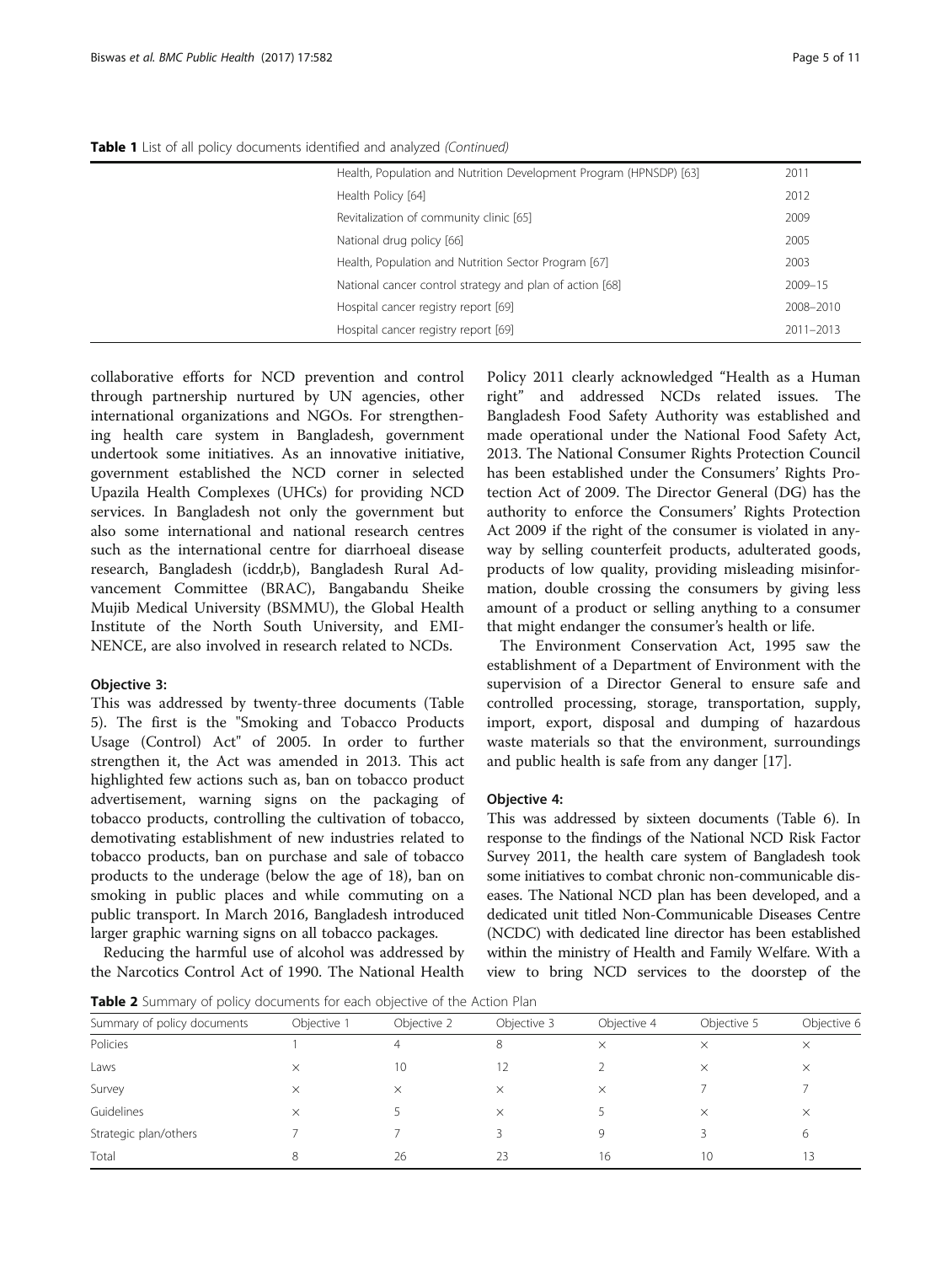<span id="page-5-0"></span>

|  |                    |  | <b>Table 3</b> Summary of policy documents promoting Objective 1 |  |  |
|--|--------------------|--|------------------------------------------------------------------|--|--|
|  | of the Action Plan |  |                                                                  |  |  |

| Summary of policy<br>documents | Objective-1                                                                                                                                                                                                                                                                                                                                                                                                                |
|--------------------------------|----------------------------------------------------------------------------------------------------------------------------------------------------------------------------------------------------------------------------------------------------------------------------------------------------------------------------------------------------------------------------------------------------------------------------|
| Policies                       | 1. National Health Policy 2011                                                                                                                                                                                                                                                                                                                                                                                             |
| Laws                           | $\times$                                                                                                                                                                                                                                                                                                                                                                                                                   |
| Survey                         | $\times$                                                                                                                                                                                                                                                                                                                                                                                                                   |
| Guidelines                     | X                                                                                                                                                                                                                                                                                                                                                                                                                          |
| Strategic plan/others          | 1. Health, nutrition and population strategic<br>investment plan (HNPSIP) 2016-2021<br>2. NCD Corner Initiative<br>3. NHSDPNGO Health Service Delivery<br>Program (NHSDP)<br>4. Health, Population and Nutrition Development<br>Program (HPNSDP) 2011<br>5. National Drug Policy 2005<br>6. Health, Population and Nutrition Sector<br>Program 2003<br>7. National Cancer Control Strategy and Plan<br>of Action 2009-2015 |

Table 4 Summary of policy documents against Objective 2 of the Action Plan

| Summary of<br>policy documents | Objective-2                                                                                                                                                                                                                                                                                                                                                                                                                                    |
|--------------------------------|------------------------------------------------------------------------------------------------------------------------------------------------------------------------------------------------------------------------------------------------------------------------------------------------------------------------------------------------------------------------------------------------------------------------------------------------|
| Policies                       | 1. National Education Policy 2010<br>2. National Sports Policy 1998<br>3. National Integrated Multimodal Transport<br>Policy 2013<br>4. Strategic Transport Plan 2004                                                                                                                                                                                                                                                                          |
| Laws                           | 1. Safe Food Act 2013,<br>2. Smoking and Tobacco Products Usage<br>(Control) (Amendment) Act 2013<br>3. Consumers' Right Protection Act 2009<br>4. Narcotics Control Act 1990<br>5. Environment Conservation Act 1995<br>6. Local Government (City Corporation) Act 2009<br>7. Local Government (Municipality) Act 2009<br>8. District Council Act 2000<br>9. Local Government (Union Parishad) Act 2009<br>10. Atomic Energy Control Act 2012 |
| Survey                         | $\times$                                                                                                                                                                                                                                                                                                                                                                                                                                       |
| Guidelines                     | 1. Protocol management of hypertension<br>2. Clinical guideline for COPD and asthma<br>3. Clinical quideline for diabetes<br>4. A field quide for Detection Management<br>Surveillance of Arsenicosis<br>5. Acute chest pain management protocol                                                                                                                                                                                               |
| Strategic plan/others          | 1. Health, nutrition and population strategic<br>investment plan (HNPSIP) 2016-2021<br>2. NCD Corner Initiative<br>3. NHSDPNGO Health Service Delivery Program<br>(NHSDP)<br>4. Health, Population and Nutrition Development<br>Program (HPNSDP)-2011<br>5. National Drug Policy-2005<br>6. Health, Population and Nutrition Sector<br>Program-2003<br>7. National Cancer Control Strategy and Plan of<br>Action 2009-15                       |

| Summary of policy<br>documents | Objective 3                                                                                                                                                                                                                                                                                                                                                                                                                                                                                                                                           |
|--------------------------------|-------------------------------------------------------------------------------------------------------------------------------------------------------------------------------------------------------------------------------------------------------------------------------------------------------------------------------------------------------------------------------------------------------------------------------------------------------------------------------------------------------------------------------------------------------|
| Policies                       | 1. National Women Development Policy 2011<br>2. National Children Policy 2011<br>3. National Education Policy 2010<br>4. National Agriculture Policy 2013<br>5. National Sports Policy 1998<br>6. National Integrated Multimodal Transport<br>Policy 2013<br>7. Strategic Transport Plan 2004<br>8. National Food Policy 2006                                                                                                                                                                                                                         |
| Laws                           | 1. Safe Food Act 2013<br>2. Smoking and Tobacco Products Usage<br>(Control) (Amendment) Act 2013<br>3. Railway Act 1890<br>4. Consumers' Right Protection Act 2009<br>5. Narcotics Control Act 1990<br>6. Environment Conservation Act 1995<br>7. Noise Pollution (Control) Rules 2006<br>8. Playground, open space, park and natural<br>water reservoir Conservation Act, 2000<br>9. Local Government (City Corporation) Act 2009<br>10. Detailed Area Planning (DAP) 2010<br>11. Motor Vehicle Ordinance 1983<br>12. Atomic Energy Control Act 2012 |
| Survey                         | ×                                                                                                                                                                                                                                                                                                                                                                                                                                                                                                                                                     |
| Guidelines                     | X                                                                                                                                                                                                                                                                                                                                                                                                                                                                                                                                                     |
| Strategic plan/others          | 1. NCD Corner Initiative<br>2. Revitalization of Community Clinic-2009<br>3. National Cancer Control Strategy and Plan of<br>Action 2009-15                                                                                                                                                                                                                                                                                                                                                                                                           |

population, one of the key initiatives was the introduction of NCD corner in Upazila Health Complexes. The concept of NCD corner was first piloted in 2012,with the introduction of three NCD corners in three UHCs in the southwestern districts of Khulna Division [[12](#page-8-0)]. Since then, the Government of Bangladesh has taken encouraging steps to expand the NCD corners to 300 UHCs throughout the country.

## Objective 5:

This was addressed by ten documents (Table [7](#page-6-0)). Director General of Health services (DGHS) in Bangladesh is empowered to invest in NCD related research. There are also few national public health research institutes such as Institute of Public Health, the Institute of Public Health Nutrition, the National Institute of Preventive Medicine, the National Institute of Population Research and Training (NIPORT), BSMMU, the National Institute of Cardiovascular Diseases (NICVD) etc. In 2010, the DGHS conducted the NCD risk factor survey. NCCRF and HD conducted the GATS, 2013, and the Global School-based Student Health Survey, 2014. NIPORT is basically responsible for conducting the Bangladesh Demographic and Health Survey every four years. A series of NCD-related surveys have been undertaken with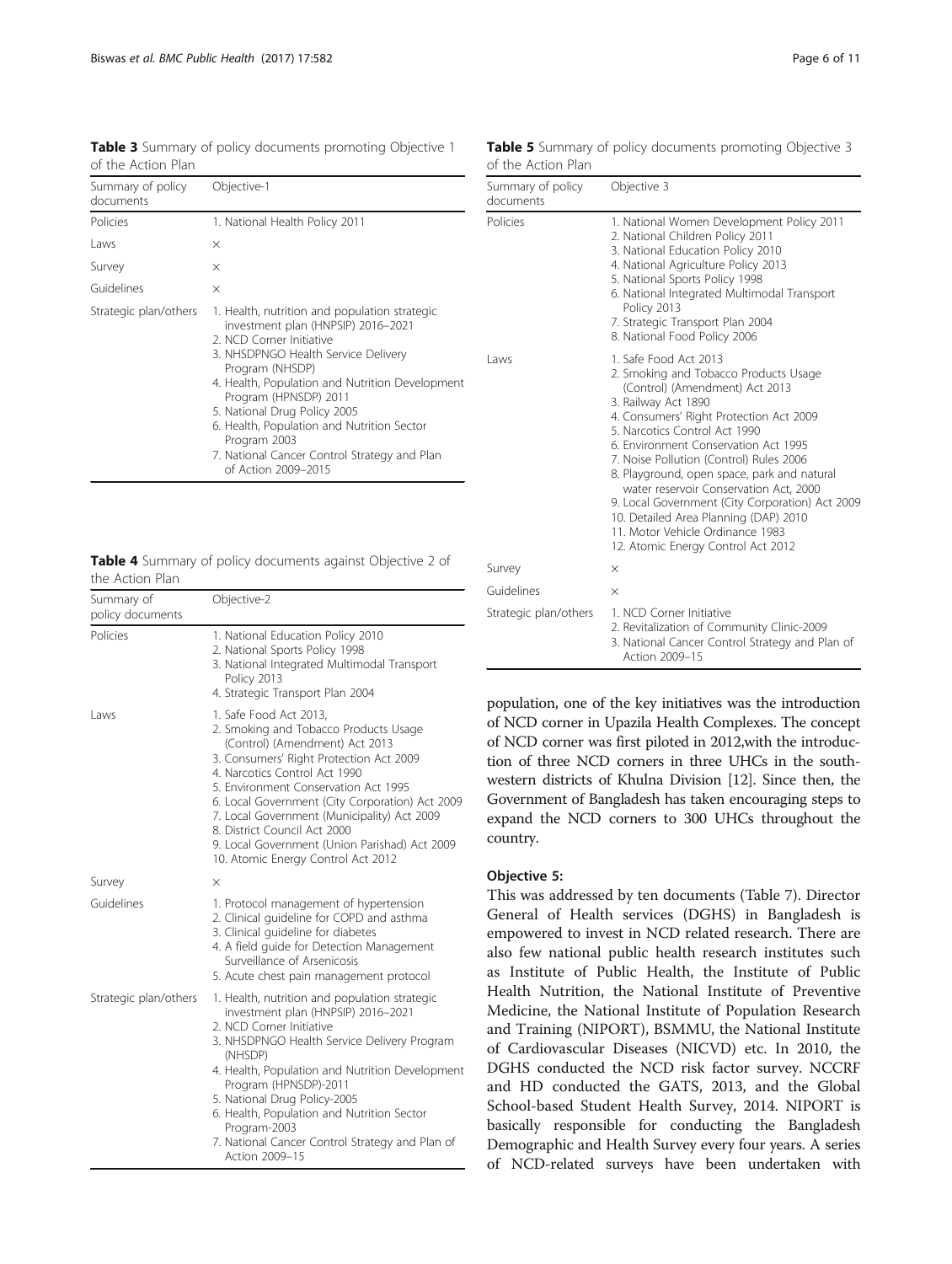| Summary of policy     | Objective 4                                                                                                                                                                                                                                                                                                                                                                                                                                                                                                                                                       |  |
|-----------------------|-------------------------------------------------------------------------------------------------------------------------------------------------------------------------------------------------------------------------------------------------------------------------------------------------------------------------------------------------------------------------------------------------------------------------------------------------------------------------------------------------------------------------------------------------------------------|--|
| documents             |                                                                                                                                                                                                                                                                                                                                                                                                                                                                                                                                                                   |  |
| Policies              | $\times$                                                                                                                                                                                                                                                                                                                                                                                                                                                                                                                                                          |  |
| Laws                  | 1. Atomic Energy Control Act 2012,<br>2. Mental Health Act 2014                                                                                                                                                                                                                                                                                                                                                                                                                                                                                                   |  |
| Survey                | X                                                                                                                                                                                                                                                                                                                                                                                                                                                                                                                                                                 |  |
| Guidelines            | 1. Protocol management of hypertension<br>2. Clinical guideline for COPD and asthma<br>3. Clinical quideline for diabetes<br>4. A field quide for Detection Management<br>Surveillance of Arsenicosis<br>5. Acute chest pain management protocol                                                                                                                                                                                                                                                                                                                  |  |
| Strategic plan/others | 1. Health, nutrition and population strategic<br>investment plan (HNPSIP) 2016-2021<br>2. Strategic Plan for Surveillance and Prevention<br>of Non-Communicable Diseases in Bangladesh<br>2007-2010<br>3. NCD Corner Initiative<br>4. NHSDPNGO Health Service Delivery Program<br>(NHSDP)<br>5. Health, Population and Nutrition Development<br>Program (HPNSDP) 2011<br>6. Revitalization of Community Clinic 2009<br>7. National Drug Policy 2005<br>8. Health, Population and Nutrition Sector<br>Program 2003<br>9. National Cancer Control Strategy and Plan |  |

<span id="page-6-0"></span>Table 6 Summery of policy documents promoting Objective 4 of the Action Plan

financial/ technical support from numerous international agencies such as the World Health Organization (WHO) and the Japanese International Cooperation Agency (JICA).

of Action 2009–2015

#### Objective 6:

This was addressed by thirteen documents (Table 8). This objective was addressed by carrying out a series of

Table 7 Summary of policy documents promoting Objective 5 of the Action Plan

| Summary of policy<br>documents | Objective 5                                                                                                                                                                                                                                                                       |
|--------------------------------|-----------------------------------------------------------------------------------------------------------------------------------------------------------------------------------------------------------------------------------------------------------------------------------|
| Policies                       | x                                                                                                                                                                                                                                                                                 |
| Laws                           | x                                                                                                                                                                                                                                                                                 |
| Survey                         | 1. NCD Risk factor survey 2011<br>2. Bangladesh Demography and Health<br>Survey 2011<br>3. Global Adult Tobacco Survey (GATS)<br>4. Mental Health survey<br>5. Global School Health Survey<br>6. Bangladesh National Health Facility Survey<br>7. National Cancer Registry Survey |
| Guidelines                     | $\times$                                                                                                                                                                                                                                                                          |
| Strategic plan/others          | 1. Strategic Plan for Surveillance and<br>Prevention of Non-Communicable Diseases in<br>Bangladesh 2007-2010<br>2. Hospital cancer registry report 2008-2010<br>3. Hospital cancer registry report 2011-2013                                                                      |

|                    |  | Table 8 Summery of policy documents promoting objectives-6 |
|--------------------|--|------------------------------------------------------------|
| of the action plan |  |                                                            |

| Summary of policy<br>documents | Objective-6                                                                                                                                                                                                                                                                                                                                                                                                      |
|--------------------------------|------------------------------------------------------------------------------------------------------------------------------------------------------------------------------------------------------------------------------------------------------------------------------------------------------------------------------------------------------------------------------------------------------------------|
| Policies                       | x                                                                                                                                                                                                                                                                                                                                                                                                                |
| l aws                          | $\times$                                                                                                                                                                                                                                                                                                                                                                                                         |
| Survey                         | 1. NCD risk factor survey 2011<br>2. Bangladesh Demography and Health<br>Survey 2011<br>3. GATS survey<br>4. Mental health survey<br>5. Global school health survey<br>6. Bangladesh National Health Facility Survey<br>7. National cancer registry survey                                                                                                                                                       |
| Guidelines                     | $\times$                                                                                                                                                                                                                                                                                                                                                                                                         |
| Strategic plan/others          | 1. Strategic Plan for Surveillance and Prevention<br>of Non-Communicable Diseases in Bangladesh<br>2007-2010<br>2. NHSDPNGO Health Service Delivery Program<br>(NHSDP)<br>3. Health, Population and Nutrition Development<br>Program (HPNSDP) 2011<br>4. Health, Population and Nutrition Sector<br>Program 2003<br>5. Hospital cancer registry report 2008-2010<br>6. Hospital cancer registry report 2011-2013 |

research surveys: NCD risk factor survey using the WHO STEPS guideline, GATS survey, Global School Health Survey, and the mental health survey. The Global School Health Survey in Bangladesh captures the nutritional status and the mental health condition of schoolgoing students. It also assesses the unhealthy behavior of children. Some components of NCDs were included in the Bangladesh Demographic and Health Survey 2011. The 2007 Mental Health Survey captured the mental health situation in Bangladesh. Moreover, the first nationwide health facility survey in Bangladesh identified and described the health facilities available for NCD services in the country.

#### **Discussion**

The government of Bangladesh introduced numerous of initiatives to combat chronic NCDs. A total of 51 relevant documents were identified. Seven (14%) were research and/or surveys, nine (18%)were on formulated policies, while seventeen (33%) were on action programmes. Five (10%) were related to guidelines and thirteen (25%) were strategic planning documents from various government organizations or institutions.

One of the most effective initiatives was the establishment of NCD corners at the Upazila Health Complexes. The 2013 ban on tobacco product advertisements and the more recent introduction of plain packaging for tobacco product materials by the government also make evident to be effective initiative in combating NCDs [[18\]](#page-8-0). The National Safe Food Act of 2013 was aimed at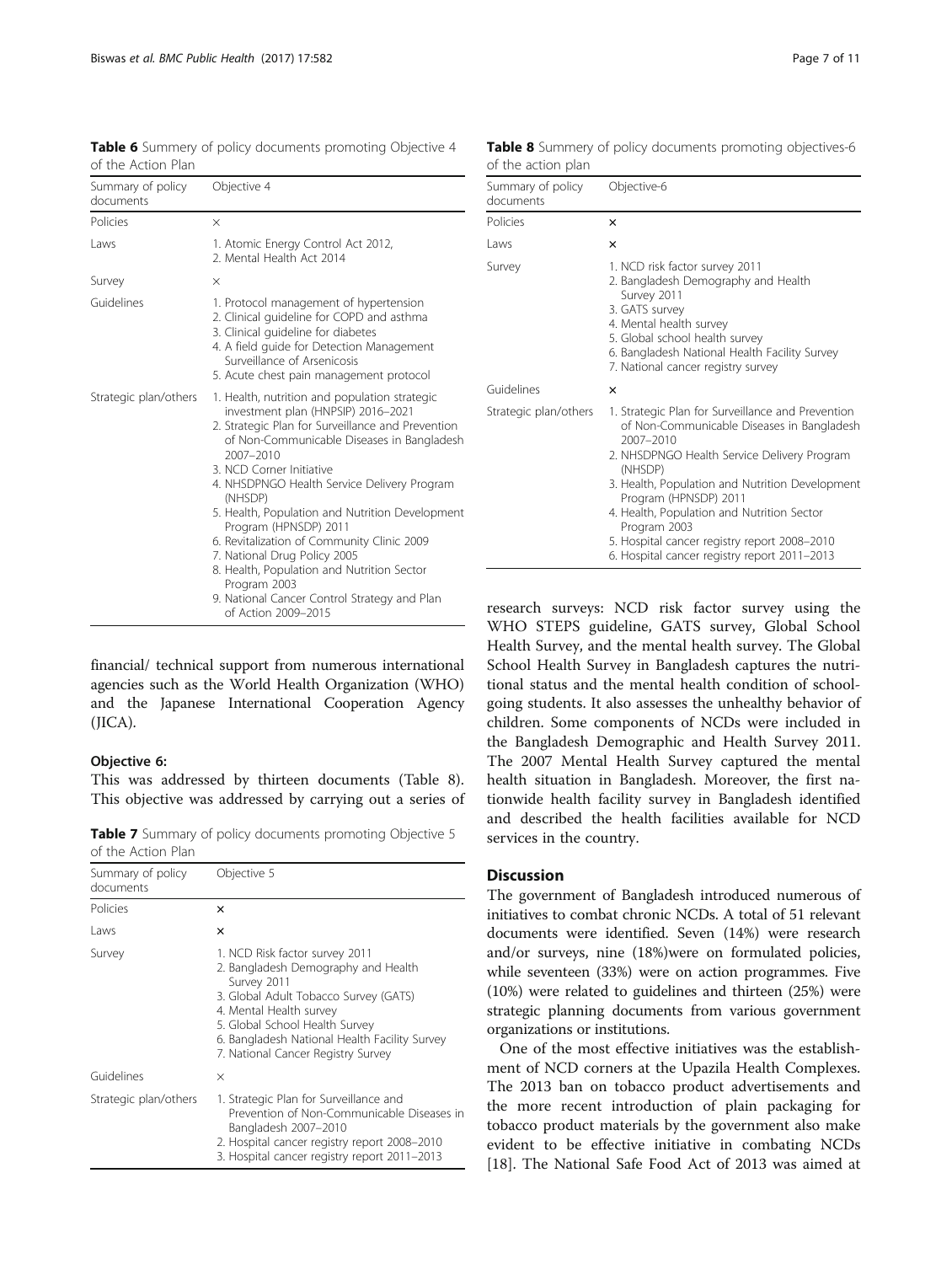safeguarding the health of the general population by ensuring food safety. The Act empowered regulatory bodies in conducting research on food, standardizing the quality of food, and controlling the production, import and sale of food products. However, effective enforcement of these policies and acts remains problematic. Close monitoring and supervision of the system is lacking making it difficult to ensure proper implementation of these policies at the ground level. A multi-sectoral approach is also lacking that could maximize the positive output of these policies and acts. Bangladesh has introduced a National Drug Policy (NDP), however the health system is not fully prepared to understand and effectively address the epidemiological and demographic transitions that affect the efficacy of the National Drug Policy. There is a critical need to reform the NDP with a view to accommodate medicines and supporting resources for handling NCDs. Similarly, while the National Women Development Policy recognizes that during every stage of a woman's life she has the right to receive the highest level of nutrition, physical, and mental health care, it remains silent on pregnancy related health issues including hypertension, diabetes, and epilepsy. Bangladesh adopted the National Children's Policy and educational policy to promote good physical and mental health for children by ensuring proper nutrition, healthy psychological development and the opportunity for physical exercise. However, there is little serious effort in properly implementing the said policy. With a view to promote health and prevent NCDs through physical exercise, WHO outlined various guidelines for creating opportunities for games and physical activities in educational institutions [\[19\]](#page-9-0). Unfortunately, educational institutions in Bangladesh, especially in urban areas, lack adequate space or playground for physical activity. The National Sports Policy also emphasized establishing and maintaining open space or fields in all educational institutions. Again, the policy may be remains poorly implemented. There are also directions to establish sports facilities, swimming pools and gymnasium in educational institutions - from village to the city level. However, little attention is being paid to operationalize these directives.

The national agricultural policy clearly emphasized the need to diversify the agriculture sector and produce agricultural products with higher quality of nutrition to satisfy the nutritional needs of the general population. However, in this case too there are no clear directions in ensuring the availability of fresh vegetables and fruits for the city dwellers. The National Integrated Multimodal Transport Policy emphasized on walking and cycling as mode of primary commute. The policy also emphasized the need to prevent air pollution and that of using good quality fuel in vehicles. The policy, therefore, put a ban on two-stroke engines. Nevertheless, there is little effort in enforcing these policy guidelines.

A recent study in Bangladesh entitled "A scorecard for tracking actions to reduce the burden of noncommunicable diseases" reported that among the four domains of governance, risk factor surveillance, research, and health system response, the country's performance score was low in three domains, except for the governance domain (moderate performance) [[20\]](#page-9-0). It means that although the government initiated many policies or programs, there was a clear lack of forceful implementation and monitoring of these policies and programs. On the other hand, the country lacks any integrated community public health program focused on monitoring NCDs on a regular basis. Bangladesh also lacks any national surveillance program focused on NCDs. Unfortunately, only a few tertiary hospitals maintain such NCD surveillance systems [[21\]](#page-9-0). Another study identified a total of 11 NCD programs in Bangladesh focusing on tobaccorelated illnesses, diabetes or cardiovascular diseases [[22](#page-9-0)].

In short, Bangladesh designed and introduced numerous policies and programs aimed at addressing challenges posed by surging chronic non-communicable diseases. However, serious efforts may be improperly implementing these policies and programs were critically lacking.

Similar to the resent one, a study in Mongolia using WHO 2008–2013 NCD Action Plan came out with similar findings the Mongolian government had a welldeveloped action plan on NCDs that lacked forceful implementation [\[23](#page-9-0)]. Sadly, many other developing countries also suffer from similar failures in forcefully implementing NCD policies and programs.

## Limitations

The scope of this document review was limited to publicly available central government policies introduced since the liberation of Bangladesh in 1971 in relation to the key objectives in the WHO Action Plan. This analysis was not meant to elaborately assess the development, implementation or outcomes of the government's relevant policies, but instead considered the existence of policies as indicators of high-level government commitment and response to NCDs. The study, therefore, cannot comment on the effectiveness of the overall NCD policies or the extent to which these policies are implemented. Another limitation is that the review process we included only publically available documents. It is likely that some relevant documents are yet to become publicly available.

## Conclusions

Although the analysis is limited to electronically available policy document, government of Bangladesh successfully demonstrated a positive response toward global action plan through institutional recognition of NCDs, high level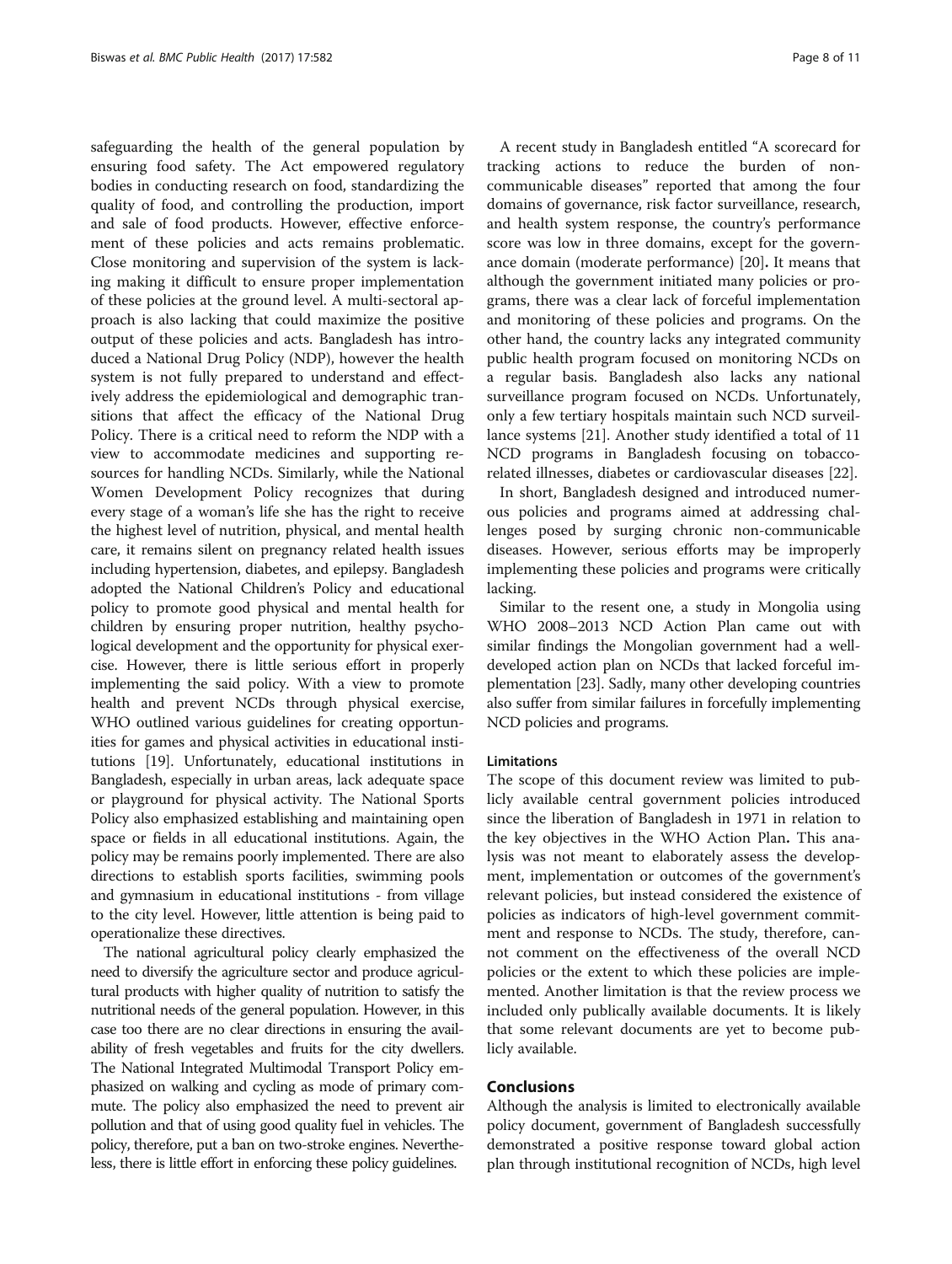<span id="page-8-0"></span>coordination mechanism like designated line director, management and information system for NCDs and treatment corner in the primary health care facilities, integrated NCD programs in the community level, inclusion of NCDs in the sector health program. Beside the maternal and child health issues, the government increased the readiness of health workforce in NCDs due to high and dual burden. Largely, a number of policy documents on NCDs are available, but significant effort is required for implementation and evaluation how these policies or acts can be effectively implemented in the health system further strengthened to effectively address the NCDs. Needless to say, this policy analysis could also guide monitoring, opportunities and challenges for assessing the success of the health system in tackling NCDs and will aid for corrective measures at an early stage within the resource poor context.

#### Abbreviations

COPD: Chronic obstructive pulmonary diseases; DAP: Detailed area planning; DGHS: Director General of Health services; GATS: Global Adult Tobacco Survey; HNPSIP: Health, Nutrition and Population Sector Intervention Program; HSDP: Health service delivery program; LMICs: Low and Middle-income countries; NCDC: Non-Communicable Diseases Centre; NCDs: Non-communicable diseases; NDP: National Drug Policy; NIPORT: National Institute of Population Research and Training; UHCs: Upazila Health Complexes; WHO: World Health **Organization** 

#### Acknowledgements

We thank Natalie Linton, Tracey Koehlmoos and Gourab Adhikary for their initial review. The authors of this study (TB and SP) are currently employees of icddr,b. We acknowledge the icddr,b's core donors including icddr,b is thankful to the Government of Bangladesh, Canada, Sweden and the UK for providing core support.

#### Funding

There is no funding source for conducting this research.

#### Availability of data and materials

We used information from published paper, report, policy and government act.

#### Author's contributions

TB contributed to the design, the full reading of articles, the analysis and the writing of the article. AI, SP and LN are the director of the research and contributed to the design, the analysis, and the writing and final editing of the article. IAT contributed to the literature review. All authors read and approved the final manuscript.

#### Competing interests

The authors declare that they have no competing interests.

#### Consent for publication

Not applicable.

#### Ethics approval and consent to participate

Not applicable.

#### Publisher's Note

Springer Nature remains neutral with regard to jurisdictional claims in published maps and institutional affiliations.

#### Author details

<sup>1</sup>Health Systems and Populations Studies Division, icddr,b, 68 Shaheed Tajuddin Ahmed Sharani, Mohakhali, 22, Dhaka 1212, Bangladesh. <sup>2</sup>Centre for Applied Health Research and Delivery, Department of International Public Health, Liverpool School of Tropical Medicine and University of Liverpool, Liverpool, UK. <sup>3</sup>Department of International Health, Johns Hopkins

Bloomberg School of Public Health, Baltimore, MD, USA. <sup>4</sup>International Health and Chair in Health Economics, Johns Hopkins School of Public Health, Suite 1966-206, Maryland, USA. <sup>5</sup>School of International Development and Global Studies, University of Ottawa, Ottawa, Canada.

#### Received: 24 March 2017 Accepted: 9 June 2017 Published online: 19 June 2017

#### References

- 1. Bloomfield GS, Xavier D, Belis D, Alam D, Davis P, Prabhakaran D, et al. Training and capacity building in LMIC for research in heart and lung diseases: the NHLBI–UnitedHealth Global Health centers of excellence program. Glob Heart. 2016;11(1):17–25.
- 2. Naghavi M, Wang H, Lozano R, Davis A, Liang X, Zhou M, et al. Global, regional, and national age-sex specific all-cause and cause-specific mortality for 240 causes of death, 1990-2013: a systematic analysis for the global burden of disease study 2013. Lancet. 2015;385(9963):117–71.
- 3. Alwan A, Armstrong T, Bettcher D, Branca F, Chisholm D, Ezzati M, et al. Global status report on no communicable diseases 2010: description of the global burden of NCDs, their risk factors and determinants. Geneva: World Health Organization; 2011.
- 4. Boutayeb A. The double burden of communicable and non-communicable diseases in developing countries. Trans R Soc Trop Med Hyg. 2006;100(3): 191–9.
- 5. Bonita R, Magnusson R, Bovet P, Zhao D, Malta DC, Geneau R, et al. Country actions to meet UN commitments on non-communicable diseases: a stepwise approach. Lancet. 2013;381(9866):575–84.
- Mendis S. The policy agenda for prevention and control of noncommunicable diseases. Br Med Bull. 2010;2010(96):23–43.
- 7. World Health Organization. Global action plan for the prevention and control of no communicable diseases 2013–2020. Geneva: World Health Organization; 2013. http://apps.who.int/iris/bitstream/10665/94384/1/ 9789241506236\_eng.pdf. Accessed 01 March 2017
- 8. Walt G, Gilson L. Reforming the health sector in developing countries: the central role of policy analysis. Health Policy Plan. 1994;9(4):353–70.
- 9. Gilson L, Raphaely N. The terrain of health policy analysis in low and middle income countries: a review of published literature 1994–2007. Health Policy Plan. 2008;23(5):294–307.
- 10. World Health Organization. Assessing national capacity for the prevention and control of no communicable diseases. Report of the 2010 global survey. Geneva: World Health Organization; 2013. http://www.who.int/chp/ ncd\_capacity/NCD\_CCS\_2013\_report.pdf?ua=1. Accessed 01 March 2017
- 11. Walt G, Gilson L. Can frameworks inform knowledge about health policy processes? Reviewing health policy papers on agenda setting and testing them against a specific priority-setting framework. Health Policy Plan. 2014; 29(suppl 3):iii6–iii22.
- 12. Alam D, Robinson H, Kanungo A, Hossain MD, Hassan M. Health Systems Preparedness for responding to the growing burden of non-communicable disease-a case study of Bangladesh. Melbourne: Place? : Nossal Institute for Global Health; 2013. p.1–25. Available at: http://ni.unimelb.edu.au/\_\_data/ assets/pdf\_file/0008/720656/WP25.pdf. Accesses 01 March 2017.
- 13. Habib SH, Saha S. Burden of non-communicable disease: global overview. Diabetes Metab Syndr. 2010;4(1):41–7.
- 14. Miles MB, Huberman AM: Qualitative data analysis: An expanded sourcebook. Place: Sage; 1994.
- 15. World Health Organization. Health policy. Geneva: World Health Organization; 2013. Available at: http://www.who.int/topics/health\_policy/ en/. Accessed 11 Feb 2013. Accessed 01 March 2017.
- 16. Bangladesh. Ministry of Housing and Public Works. Preparation of Detailed Area Plan (DAP) for DMDP. Dhaka: Ministry of Housing and Public Works, Bangladesh; 2010. Available at: http://www.rajukdhaka.gov.bd/rajuk/image/dap/groupD\_ Report/partE/location10/Chapters\_10.pdf. Accessed 01 March 2017.
- 17. Bangladesh, Ministry of Health and Family Welfare. National cancer registry survey, 2007. Dhaka: Ministry of Health and Family Welfare; 2008. http:// dghs.gov.bd/bn/licts\_file/images/Strategy/2009\_ NationalCancerControlStrategy2009-15.pdf. Accessed 01 March 2017
- 18. Bangladesh, Ministry of Health and Family Welfare. An act for the amendment of smoking and tobacco products usage (control) act. Dhaka: Ministry of Health and Family Welfare; 2005. https://www. tobaccocontrollaws.org/files/live/Bangladesh/Bangladesh%20- %20TC%20Amdt.%20Act%202013.pdf. Accessed 01 March 2017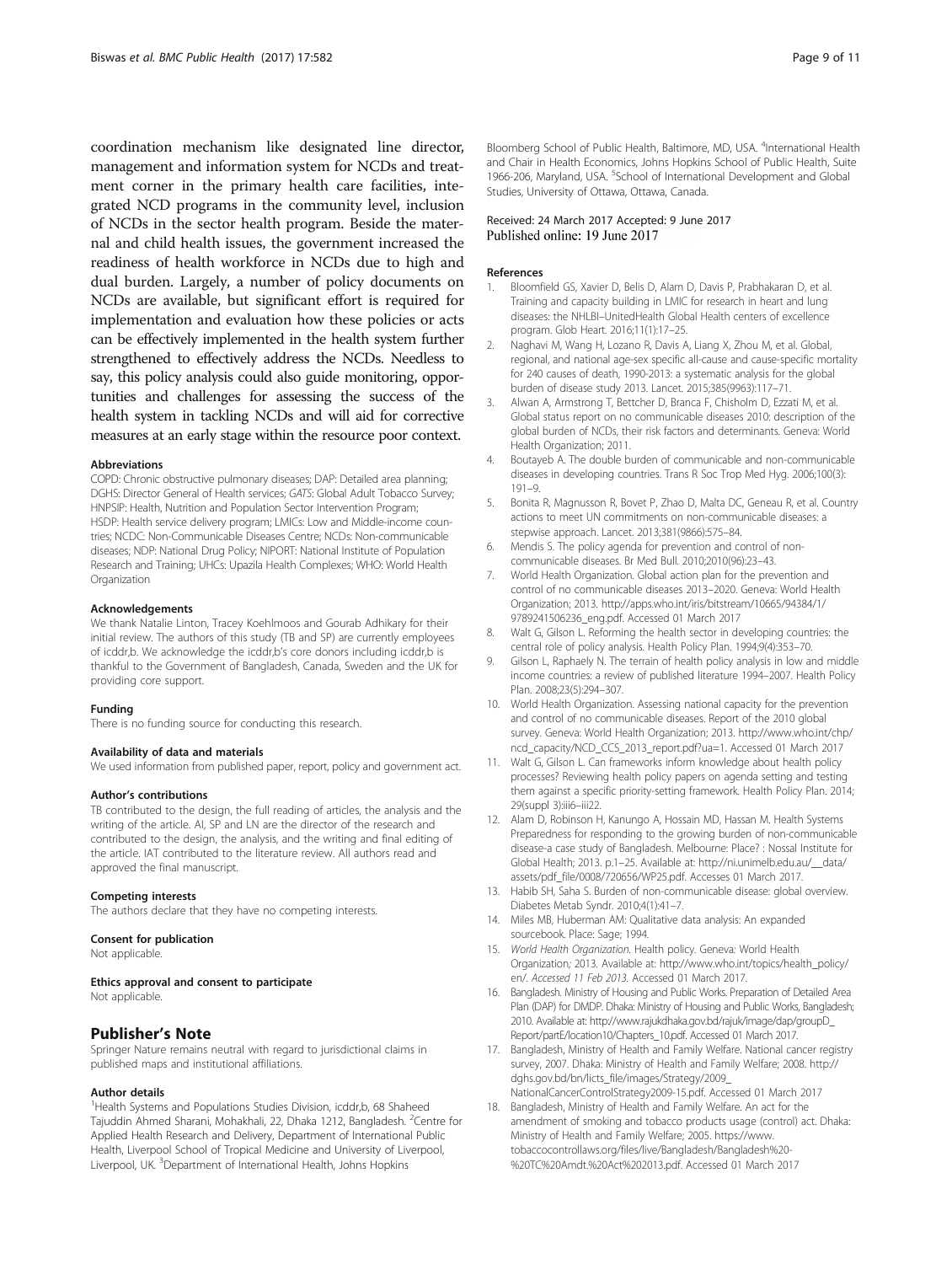- <span id="page-9-0"></span>19. Bull FC, Pratt M, Shepherd RJ, Lankenau B. Implementing national population based action on physical activity-for action and opportunities for international collaboration. Promot Educ. 2006;13(2):127–32.
- 20. Roman AV, Perez W, Smith R. A scorecard for tracking actions to reduce the burden of non-communicable diseases. Lancet. 2015;386(9999):1131–2.
- 21. El-Saharty S, Ahsan KZ, Koehlmoos TL, Engelgau MM. Tackling noncommunicable diseases in Bangladesh: now is the time. Washigton DC: World Bank; 2013.
- 22. Bleich SN, Koehlmoos TL, Rashid M, Peters DH, Anderson G. Noncommunicable chronic disease in Bangladesh: overview of existing programs and priorities going forward. Health Policy. 2011;100(2):282–9.
- 23. Chimeddamba O, Peeters A, Walls HL, Joyce C. Noncommunicable disease prevention and control in Mongolia: a policy analysis. BMC Public Health. 2015;15(1):660.
- 24. World Health Organization. Non-communicable disease risk factor survey Bangladesh 2010. Dhaka: World Health Organization; 2011. http://www.who. int/chp/steps/2010\_STEPS\_Report\_Bangladesh.pdf. Accessed 01 March 2017
- 25. National Institute of Population Research and Training. Bangladesh demographic and health survey 2011. Dhaka: National Institute of Population Research and Training;. 2013. Available at: https://dhsprogram. com/pubs/pdf/FR311/FR311.pdf. Accessed 01 March 2017.
- 26. World Health Organization. Global adult tobacco survey (GATS) 2009. Dhaka: World Health Organization; 2009. http://www.who.int/tobacco/surveillance/ fact\_sheet\_of\_gats\_bangladesh\_2009.pdf. Accessed 01 March 2017
- 27. World Health Organization. WHO-AIMS report on mental health system in Bangladesh. Dhaka: World Health Organization; 2007. http://www.searo.who. int/entity/mental\_health/documents/9789290222484.pdf?ua=1. Accessed 01 March 2017
- 28. World Health Organization. Global school-based student health survey, Bangladesh 2014. Dhaka: World Health Organization; 2014. http://www.who. int/chp/gshs/bangladesh/en/. Accessed 01 March 2017
- 29. National Institute of population research and Training. Bangladesh National Health Facility Survey 2014. Dhaka: National Institute of Population Research and Training; 2016. Avaiable at: https://dhsprogram.com/pubs/pdf/SPA23/ SPA23.pdf. Accessed 01 March 2017.
- 30. Bangladesh. Ministry of Health and Family Welfare. National Health Policy 2011. Dhaka: Ministry of Health and Family Welfare;2011. Avaialble at; http:// bdhealth.com/App\_pages/Main/NationalHPB.aspx. Accessed 01 March 2017.
- 31. Bangladesh, Ministry of Women and Children Affairs. National Women Development Policy 2011. Dhaka: Ministry of Women and Children Affairs. http://mowca.portal.gov.bd/sites/default/files/files/mowca.portal.gov.bd/ policies/64238d39\_0ecd\_4a56\_b00c\_b834cc54f88d/National-Women-Policy-2011English.pdf. Accessed 01 March 2017
- 32. Bangladesh, Ministry of Women and Children Affairs. National Children Policy 2011. Dhaka: Ministry of Women and Children Affairs; 2011. http:// ecd-bangladesh.net/document/documents/National-Children-Policy-2011- English 04.12.2012.pdf. Accessed 01 March 2017
- 33. Bangladesh, Ministry of Education. National Education Policy 2010. Dhaka: Ministry of Education; 2010. http://old.moedu.gov.bd/index.php?option= com\_content&task=view&id=338&Itemid=416. Accessed 01 March 2017
- 34. Bangladesh, Ministry of Agriculture. National Agriculture Policy (NAP) 2013. Dhaka: Ministry of Agriculture; 2013. http://dae.portal.gov.bd/sites/default/ files/files/dae.portal.gov.bd/page/dd7d2be1\_aeef\_452f\_9774\_ 8c23462ab73a/NAP.pdf. Accessed 01 March 2017
- 35. Bangladesh, Ministry of Youth and Sports. National Sports Policy 1998. Dhaka, Ministry of Youth and Sports; 1998. https://www.mof.gov.bd/en/ budget/14\_15/gender\_budget/en/10\_36\_Youth\_English.pdf. Accessed 01 March 2017
- 36. Bangladesh, Ministry of Communication. National Integrated Multimodal Transport Policy, 2013. Dhaka: Ministry of Communication; 2013. http:// www.rthd.gov.bd/admin/docs/dtca/moc\_ 1f7e20f7dddd3402e5ad76e7c8be69ce.pdf. Accessed 01 March 2017
- 37. Bangladesh, Ministry of Communication. Strategic transport plan 2004. Dhaka: Ministry of Communication; 2004. http://lib.pmo.gov.bd/legalms/pdf/ draft-urban\_transport\_policy.pdf. Accessed 01 March 2017
- 38. Bangladesh. Ministry of Food. National Food Policy 2006. Dhaka: Ministry of Food; 2006. Avaialble at: https://extranet.who.int/nutrition/gina/sites/default/files/ BGD%202006%20National%20food%20policy.pdf. Accessed 01 March 2017.
- 39. Bangladesh, Ministry of Food. Safe food act, 2013. Dhaka: Ministry of Food; 2013. http://www.thedailystar.net/safe-food-act-to-be-effective-from-feb-1- 61978. Accessed 01 March 2017
- 40. Bangladesh, Ministry of Communication. Railway act, 1890. Dhaka: Ministry of Communication; 1980. http://bdlaws.minlaw.gov.bd/print\_sections\_all. php?id=65. Accessed 01 March 2017
- 41. Bangladesh, Ministry of Food. Consumers' right protection act, 2009. Dhaka: Ministry of Food; 2009. http://www.dncrp.gov.bd/dncrpold/images/ contents/whc5301cc0065d0e.pdf. Accessed 01 March 2017
- 42. Bangladesh, Ministry of Home Affairs. Narcotic control act, 1990. Dhaka: Ministry of Home Affairs; 1990. http://www.dnc.gov.bd/rulsacts.html. Accessed 01 March 2017
- 43. Iodine Deficiency Disorders Prevention Act, 1989. Available at: https://www. global-regulation.com/translation/bangladesh/643356/iodine-deficiencydisorders-prevention-act%252c-1989.html. Accessed 01 March 2017.
- 44. Bangladesh, Ministry of Environment & Forests. The Bangladesh environment conservation act, 1995. Dhaka: Ministry of Environment & Forests; 1995. http:// extwprlegs1.fao.org/docs/pdf/bgd42272.pdf. Accessed 01 March 2017
- 45. Bangladesh, Ministry of Environment & Forests. Noise Pollution (Control) Rules, 2006. Dhaka: Ministry of Environment & Forests; 2006. http://www. envfor.nic.in/legis/noise.htm. Accessed 01 March 2017
- 46. Mega city, Divisional Town and District Town's municipal areas including country's all the municipal areas' playground, open space, park and natural water reservoir Conservation Act, 2000. Available at: http://bwdb.gov.bd/ archive/pdf/198.pdf. Accessed 01 March 2017.
- 47. Dhaka South City Corporation. Local Government (City Corporation) Act, 2009. Available at: http://www.dhakasouthcity.gov.bd/act\_local\_government/index. html. Dhaka South City Corporation. 2009. Accessed 01 March 2017.
- 48. Local Government (Municipality) Act, 2009. Available at: http://www.clgf.org.uk/ default/assets/File/Country\_profiles/Bangladesh.pdf. Accessed 01 March 2017.
- 49. District Council Act, 2000. Available at: http://bdlaws.minlaw.gov.bd/bangla\_ pdf\_part.php?act\_name=&vol=&id=841. Accessed 01 March 2017.
- 50. Local Government (Union Parishad) Act. 2009. Available at: http://www. dwatch-bd.org/L&P%20constraints.pdf. Accessed 01 March 2017.
- 51. Haider H. State-society relations and citizenship in situations of conflict and fragility. Birmingham: Governance and Social Development Resource Centre, University of Birmingham; 2011.
- 52. Bangladesh, Ministry of Commerce. Bangladesh Atomic control act 2012. Dhaka: Ministry of Commerce; 2012. https://www.bangladeshtradeportal. gov.bd/index.php?r=site/display&id=109. Accessed 01 March 2017
- 53. Mental Health Act.2014. Available at: http://www.thedailystar.net/draftbangladesh-mental-health-act-2014-rights-perspective-51534. Accessed 01 March 2017.
- 54. Sreedharan J, Mathew E, Muttappallymyalil J, Al Sharbatii S, Shaikh RB, Basha SA. Determinants of blood pressure among youth in Ajman, UAE. Nepal J Epidemiol. 2010;1(1):17–21.
- 55. Dua S, Bhuker M, Sharma P, Dhall M, Kapoor S. Body mass index relates to blood pressure among adults. N Am J Med Sci. 2014;6(2):89–95.
- 56. Doll S, Paccaud F, Pa B, Burnier M, Wietlisbach V. Body mass index, abdominal adiposity and blood pressure: consistency of their association across developing and developed countries. Int J Obes. 2002;26(1):48–57.
- 57. World Health Organization. A field guide: detection, management and surveillance of Arsenicosis. New Delhi: World Health Organization; 2006. http://www.searo.who.int/entity/water\_sanitation/documents/ arsenicosis2006/en/. Accessed 01 March 2017
- 58. Management of Acute Chest Pain. Available at: http://hsmdghs-bd.org/ Documents/CMP/Management%20of%20Acute%20chest%20pain.pdf. Accessed 01 March 2017.
- 59. Bangladesh, Ministry of Health and Family Welfare. Health, nutrition and population strategic investment plan (HNPSIP) 2016–2021. Dhaka: Ministry of Health and Family Welfare; 2016. https://www.bma.org.bd/pdf/strategic\_ Plan\_HPNSDP\_2016-21.pdf. Accessed 01 March 2017
- 60. Bangladesh, Ministry of Health and Family Welfare. Directorate general of health services.. Strategic plan for surveillance and prevention of noncommunicable diseases in Bangladesh 2007–2010. Dhaka: Directorate General of Health Services, Ministry of Health and Family Welfare; 2007. http://ntcc.gov.bd/uploads/books/Stratigic-Plan-NCD-December-2007.pdf. Accessed 01 March 2017
- 61. NGO Health Delivery Project. Available at: http://www.pathfinder.org/ projects/ngo-health-service-delivery-project/. Accessed 01 March 2017.
- 62. Bangladesh, Ministry of Health and Family Welfare. Bangladesh population policy 2012. Dhaka: Ministry of Health and Family Welfare; 2012. http:// bangladesh.gov.bd/sites/default/files/files/bangladesh.gov.bd/policy/ 98896a22\_df81\_4a82\_b70c\_24125dec56d7/Bangladesh-Population-Policy-2012.pdf. Accessed 01 March 2017